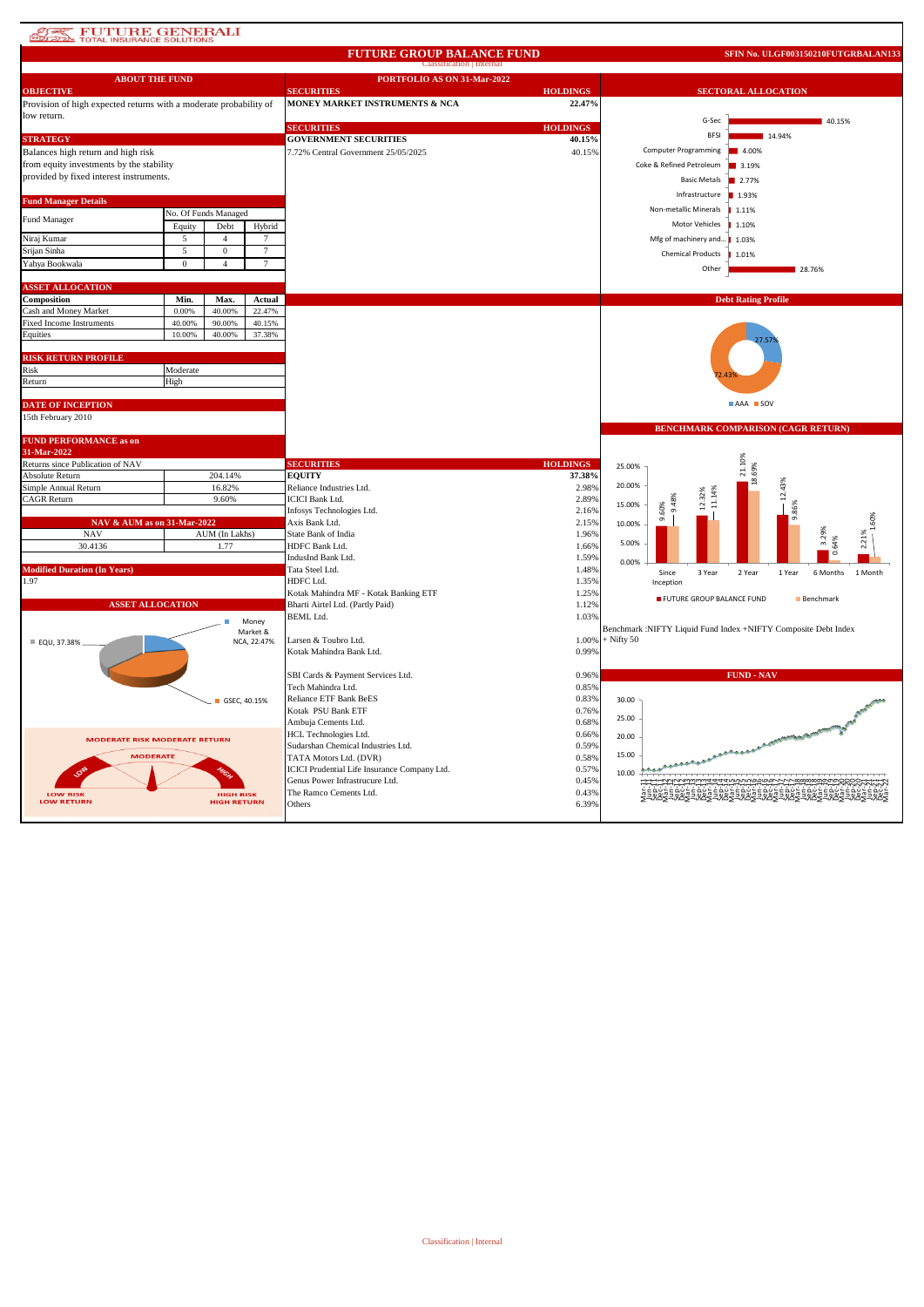# **ATEL FUTURE GENERALI**

### **GROUP INCOME FUND**

**SFIN No. ULGF005010118GRPINCFUND133**

|                                                                        |                 |                                        |        | <b>Classification</b>   Internal                              |                 |                                                                     |
|------------------------------------------------------------------------|-----------------|----------------------------------------|--------|---------------------------------------------------------------|-----------------|---------------------------------------------------------------------|
| <b>ABOUT THE FUND</b>                                                  |                 |                                        |        | PORTFOLIO AS ON 31-Mar-2022                                   |                 |                                                                     |
| <b>OBJECTIVE</b>                                                       |                 |                                        |        | <b>SECURITIES</b>                                             | <b>HOLDINGS</b> | <b>SECTORAL ALLOCATION</b>                                          |
| This fund aims to provide stable returns by investing inassets with    |                 |                                        |        | MONEY MARKET INSTRUMENTS & NCA                                | 5.45%           |                                                                     |
| relatively low to moderate level of risk. Thefund will invest in fixed |                 |                                        |        |                                                               |                 |                                                                     |
| income securities such as Govt. Securities, Corporate Bonds & any      |                 |                                        |        | <b>SECURITIES</b>                                             | <b>HOLDINGS</b> | G-Sec<br>60.31%                                                     |
| other fixed incomeinvestments along with Money Market                  |                 |                                        |        | <b>GOVERNMENT SECURITIES</b>                                  | 60.31%          |                                                                     |
| Instruments for liquidity.                                             |                 |                                        |        | 7.26% Gsec 2029 - 14/01/2029                                  | 16.79%          |                                                                     |
|                                                                        |                 |                                        |        | 7.88% Gsec 2030 19/03/2030                                    | 12.48%          | 19.47%<br><b>BFS</b>                                                |
|                                                                        |                 |                                        |        | 7.95% Gsec 2032 28/08/2032                                    | 8.44%           |                                                                     |
| <b>Fund Manager Details</b>                                            |                 |                                        |        | 0% CS 12 DEC 2029 12/12/2029                                  | 6.20%           |                                                                     |
|                                                                        |                 | No. Of Funds Managed                   |        | 0% CS 17 DEC 2027 17/12/2027                                  | 4.69%           | 7.40%<br>Housing                                                    |
| Fund Manager                                                           |                 | Debt                                   |        | 5.74% Gsec 2026 15/11/2026                                    |                 |                                                                     |
|                                                                        | Equity          |                                        | Hybrid |                                                               | 4.05%           | Infrastructure                                                      |
| Niraj Kumar                                                            | 5               | $\overline{4}$                         |        | 7.30% Tamil Nadu SDL 2032 30/03/2032                          | 3.09%           | 7.37%                                                               |
| Yahya Bookwala                                                         | $\overline{0}$  | $\overline{4}$                         | 7      | 8% GOI Oil Bond 2026 23/03/2026                               | 1.81%           |                                                                     |
|                                                                        |                 |                                        |        | 4.48% Gsec 2023 02/11/2023                                    | 1.45%           | Other<br>5.45%                                                      |
| <b>ASSET ALLOCATION</b>                                                |                 |                                        |        | 6.90% GOI OIL Bond 2026 04/02/2026                            | 1.31%           |                                                                     |
| Composition                                                            | Min.            | Max.                                   | Actual |                                                               |                 |                                                                     |
| Cash and Money Market                                                  | 0.00%           | 40.00%                                 | 5.45%  |                                                               |                 |                                                                     |
| Fixed Income Instruments                                               | 60.00%          | 100.00%                                | 94.55% | <b>SECURITIES</b>                                             | <b>HOLDINGS</b> | <b>Debt Rating Profile</b>                                          |
| Equities                                                               | 0.00%           | 0.00%                                  | 0.00%  | <b>CORPORATE DEBT</b>                                         | 34.24%          |                                                                     |
|                                                                        |                 |                                        |        | 7.75% L&T Finance Ltd. 2025 10/07/2025                        | 7.20%           |                                                                     |
| <b>RISK RETURN PROFILE</b>                                             |                 |                                        |        | 7.02% Bajaj Finance Ltd. 2031 18/04/2031                      | 6.80%           |                                                                     |
| Risk                                                                   | Low To Moderate |                                        |        | 8.60 Rural Electrification Corporation Ltd. GOI 08/03/2029    | 5.60%           |                                                                     |
| Return                                                                 | High            |                                        |        | 8.70% LIC Housing Finance Ltd. 20/03/2029                     | 5.59%           |                                                                     |
|                                                                        |                 |                                        |        | 8.67% Tata Capital Financial Services Ltd. 2025               | 5.48%           |                                                                     |
| <b>DATE OF INCEPTION</b>                                               |                 |                                        |        | 8.05% Housing Development Finance Corporation Ltd. 22/10/2029 | 1.81%           |                                                                     |
| 31st March 2019                                                        |                 |                                        |        | 8.45% Sikka Ports & Terminals Ltd. (Previous RPTL) 2023       | 1.77%           |                                                                     |
|                                                                        |                 |                                        |        |                                                               |                 | AAA SOV                                                             |
| <b>FUND PERFORMANCE as on</b>                                          |                 |                                        |        |                                                               |                 |                                                                     |
| 31-Mar-2022                                                            |                 |                                        |        |                                                               |                 | BENCHMARK COMPARISON (CAGR RETURN)                                  |
| Returns since Publication of NAV                                       |                 |                                        |        |                                                               |                 |                                                                     |
| Absolute Return                                                        |                 | 33.93%                                 |        |                                                               |                 |                                                                     |
| Simple Annual Return                                                   |                 | 11.30%                                 |        |                                                               |                 | 10.23<br>12.00%                                                     |
| CAGR Return                                                            |                 | 10.22%                                 |        |                                                               |                 | 10.00%                                                              |
|                                                                        |                 |                                        |        |                                                               |                 | 8.00%                                                               |
| NAV & AUM as on 31-Mar-2022                                            |                 |                                        |        |                                                               |                 |                                                                     |
| <b>NAV</b>                                                             |                 | AUM (In Lakhs)                         |        |                                                               |                 | 6.00%                                                               |
| 13.3928<br>586.97                                                      |                 |                                        |        |                                                               |                 | 1.32%<br>4.00%<br>0.30%<br>.14%                                     |
|                                                                        |                 |                                        |        |                                                               |                 | 2.00%                                                               |
| <b>Modified Duration (In Years)</b>                                    |                 |                                        |        |                                                               |                 | 0.00%                                                               |
| 5.04                                                                   |                 |                                        |        |                                                               |                 | Since<br>3 Year<br>2 Year<br>1 Year<br>6 Months 1 Month<br>$-2.00%$ |
|                                                                        |                 |                                        |        |                                                               |                 | Inception                                                           |
| <b>ASSET ALLOCATION</b>                                                |                 |                                        |        |                                                               |                 |                                                                     |
| ш<br>Money                                                             |                 |                                        |        |                                                               |                 | FUTURE GROUP INCOME FUND<br>Benchmark                               |
| Market &                                                               |                 |                                        |        |                                                               |                 |                                                                     |
| NCA, 5.45%                                                             |                 |                                        |        |                                                               |                 |                                                                     |
| GSEC,                                                                  |                 |                                        |        |                                                               |                 | Benchmark: NIFTY Composite Debt Index                               |
| 60.31%                                                                 |                 | NCD, 34.24%                            |        |                                                               |                 |                                                                     |
|                                                                        |                 |                                        |        |                                                               |                 |                                                                     |
|                                                                        |                 |                                        |        |                                                               |                 |                                                                     |
|                                                                        |                 |                                        |        |                                                               |                 |                                                                     |
|                                                                        |                 |                                        |        |                                                               |                 |                                                                     |
| <b>MODERATE RISK MODERATE RETURN</b>                                   |                 |                                        |        |                                                               |                 | <b>FUND - NAV</b>                                                   |
|                                                                        |                 |                                        |        |                                                               |                 |                                                                     |
| <b>MODERATE</b>                                                        |                 |                                        |        |                                                               |                 | 15.00                                                               |
|                                                                        |                 |                                        |        |                                                               |                 | 14.00                                                               |
|                                                                        |                 |                                        |        |                                                               |                 | <b>ARABASARAA</b><br>13.00                                          |
|                                                                        |                 |                                        |        |                                                               |                 |                                                                     |
| <b>LOW RISK</b><br><b>LOW RETURN</b>                                   |                 | <b>HIGH RISK</b><br><b>HIGH RETURN</b> |        |                                                               |                 | 12.00                                                               |
|                                                                        |                 |                                        |        |                                                               |                 | 11.00                                                               |
|                                                                        |                 |                                        |        |                                                               |                 | 10.00                                                               |
|                                                                        |                 |                                        |        |                                                               |                 |                                                                     |
|                                                                        |                 |                                        |        |                                                               |                 |                                                                     |
|                                                                        |                 |                                        |        |                                                               |                 |                                                                     |
|                                                                        |                 |                                        |        |                                                               |                 |                                                                     |
|                                                                        |                 |                                        |        |                                                               |                 |                                                                     |
|                                                                        |                 |                                        |        |                                                               |                 |                                                                     |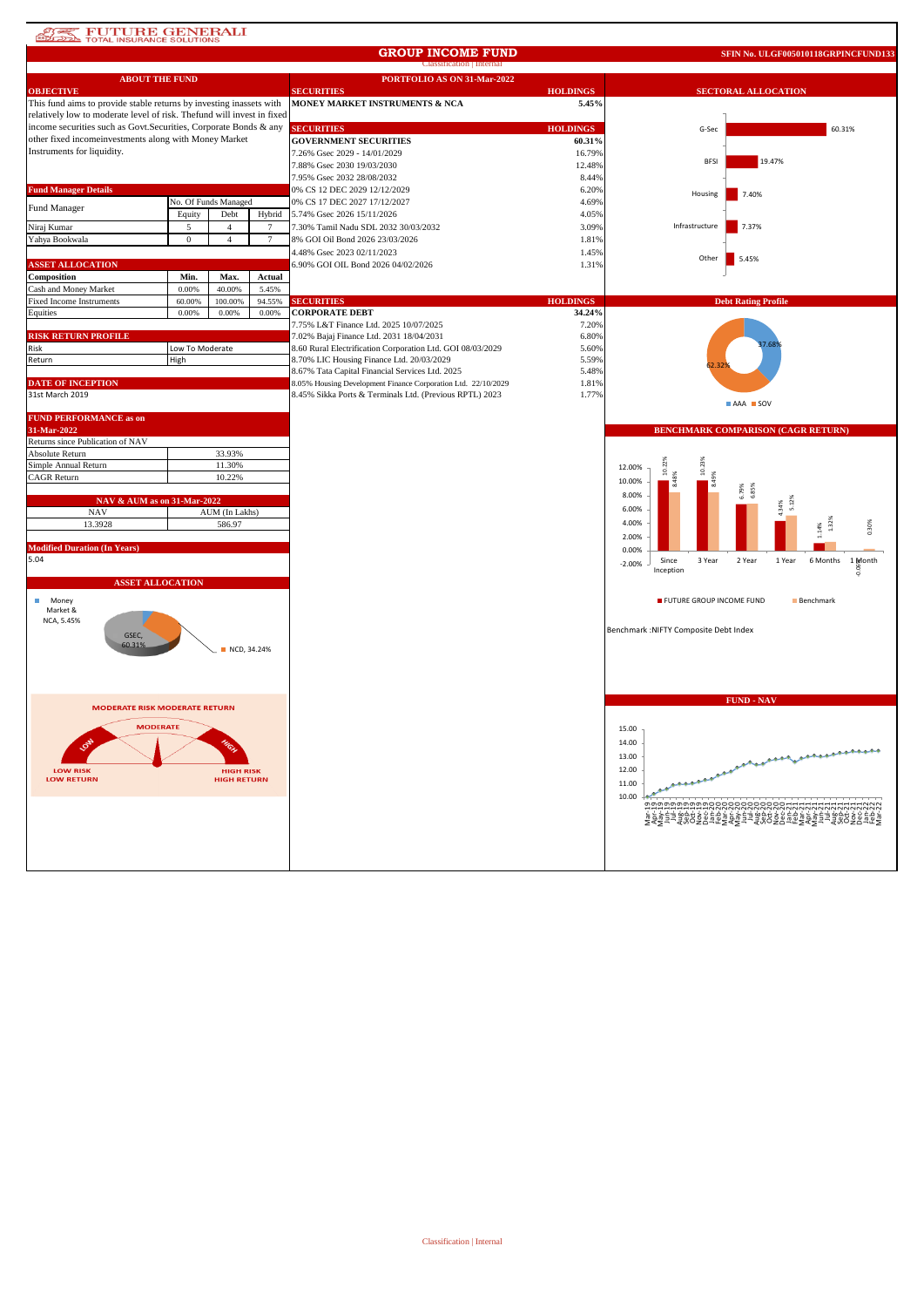## **ATE FUTURE GENERALI**

#### Classification | Internal **FUTURE GROUP SECURE FUND**

**SFIN No. ULGF007010118GRPSECFUND13** 

|                                                                                | <b>ABOUT THE FUND</b>   |                      |                              | PORTFOLIO AS ON 31-Mar-2022                                   |                 |                                                            |  |  |  |
|--------------------------------------------------------------------------------|-------------------------|----------------------|------------------------------|---------------------------------------------------------------|-----------------|------------------------------------------------------------|--|--|--|
| <b>OBJECTIVE</b>                                                               |                         |                      |                              | <b>SECURITIES</b>                                             | <b>HOLDINGS</b> | <b>SECTORAL ALLOCATION</b>                                 |  |  |  |
| This fund aims to provide progressive returns compared to fixed income         |                         |                      |                              | MONEY MARKET INSTRUMENTS & NCA                                | 5.86%           |                                                            |  |  |  |
| instruments by taking a low exposure to highrisk assets like equity. Fund      |                         |                      |                              |                                                               |                 | G-Sec<br>42.47%                                            |  |  |  |
| aims to provide stable returndue to high exposure to Fixed Income              |                         |                      |                              | <b>SECURITIES</b>                                             | <b>HOLDINGS</b> | <b>BESI</b><br>23.59%                                      |  |  |  |
| instruments whilegenerating additional return through small exposure to        |                         |                      |                              | <b>GOVERNMENT SECURITIES</b>                                  | 42.47%          | 8.98%<br>Housing                                           |  |  |  |
| equity.                                                                        |                         |                      |                              | 7.26% Gsec 2029 - 14/01/2029                                  | 15.63%          |                                                            |  |  |  |
|                                                                                |                         |                      |                              | 7.95% Gsec 2032 28/08/2032                                    | 7.33%           | 7.84%<br>Infrastructure                                    |  |  |  |
| <b>Fund Manager Details</b>                                                    |                         |                      |                              | 7.88% Gsec 2030 19/03/2030                                    | 6.38%           | <b>Computer Programming</b><br>2.00%                       |  |  |  |
| Fund Manager                                                                   |                         | No. Of Funds Managed |                              | 5.74% Gsec 2026 15/11/2026                                    | 3.21%           | Coke & Refined Petroleum<br>1.41%                          |  |  |  |
|                                                                                | Equity                  | Debt                 | Hybrid                       | 0% CS 12 DEC 2029 12/12/2029                                  | 2.37%           | <b>Basic Metals</b><br>1.09%                               |  |  |  |
| Niraj Kumar                                                                    | 5                       | $\overline{4}$       | 7                            | 8% GOI Oil Bond 2026 23/03/2026                               | 1.91%           |                                                            |  |  |  |
| Srijan Sinha                                                                   | 5                       | $\mathbf{0}$         | $\overline{7}$               | 7.30% Tamil Nadu SDL 2032 30/03/2032                          | 1.71%           | Pharmaceuticals<br>0.63%                                   |  |  |  |
| Yahya Bookwala                                                                 | $\mathbf{0}$            | $\overline{4}$       | $\overline{7}$               | 4.48% Gsec 2023 02/11/2023                                    | 1.28%           | <b>Chemical Products</b><br>0.61%                          |  |  |  |
|                                                                                |                         |                      |                              | 8.15% Tamil Nadu SDL 2025 13/11/2025                          | 0.91%           | Non-metallic Minerals<br>0.56%                             |  |  |  |
| <b>ASSET ALLOCATION</b>                                                        |                         |                      |                              | 0% CS 17 DEC 2027 17/12/2027                                  | 0.87%           | Other<br>10.83%                                            |  |  |  |
| Composition                                                                    | Min.                    | Max.                 | Actual                       | Others                                                        | 0.87%           |                                                            |  |  |  |
| Cash and Money Market                                                          | 0.00%                   | 40.00%               | 5.86%                        |                                                               |                 |                                                            |  |  |  |
| <b>Fixed Income Instruments</b>                                                | 60.00%                  | 100,00%              | 76.77%                       | <b>SECURITIES</b>                                             | <b>HOLDINGS</b> | <b>Debt Rating Profile</b>                                 |  |  |  |
| Equities                                                                       | 0.00%                   | 20.00%               | 17.38%                       | <b>CORPORATE DEBT</b>                                         | 34.30%          |                                                            |  |  |  |
|                                                                                |                         |                      |                              | 8.70% LIC Housing Finance Ltd. 20/03/2029                     | 7.41%           |                                                            |  |  |  |
| RISK RETURN PROFILE                                                            |                         |                      |                              | 7.02% Bajaj Finance Ltd. 2031 18/04/2031                      | 6.34%           |                                                            |  |  |  |
| Risk                                                                           |                         | Low To Moderate      |                              | 7.75% L&T Finance Ltd. 2025 10/07/2025                        | 5.36%           | ■ 47.37%<br>52.63%                                         |  |  |  |
| Return                                                                         |                         | High                 |                              | 8.60 Rural Electrification Corporation Ltd. GOI 08/03/2029    | 5.10%           |                                                            |  |  |  |
|                                                                                |                         |                      |                              | 8.67% Tata Capital Financial Services Ltd. 2025               | 3.40%           |                                                            |  |  |  |
| <b>DATE OF INCEPTION</b>                                                       |                         |                      |                              | 8.85% HDB Financial Services Ltd. Sub debt 07/06/2029         | 2.10%           |                                                            |  |  |  |
| 19th December 2018                                                             |                         |                      |                              | 8.05% Housing Development Finance Corporation Ltd. 22/10/2029 | 1.57%           |                                                            |  |  |  |
|                                                                                |                         |                      |                              | 8.65% L&T Finance Ltd. 2026 23/12/2026                        | 1.18%           | AAA SOV                                                    |  |  |  |
| <b>FUND PERFORMANCE as on</b>                                                  |                         |                      |                              | 8.94% Power Finance Corporation Ltd. 25/03/2028               | 1.18%           |                                                            |  |  |  |
| 31-Mar-2022<br>Returns since Publication of NAV                                |                         |                      |                              | 8.45% Sikka Ports & Terminals Ltd. (Previous RPTL) 2023       | 0.66%           | <b>BENCHMARK COMPARISON (CAGR RETURN)</b>                  |  |  |  |
| <b>Absolute Return</b>                                                         |                         |                      | 54.11%                       |                                                               |                 |                                                            |  |  |  |
| Simple Annual Return                                                           |                         |                      | 16.48%                       |                                                               |                 |                                                            |  |  |  |
| <b>CAGR Return</b>                                                             |                         |                      | 14.08%                       |                                                               |                 | 14.08%<br>16.00%                                           |  |  |  |
|                                                                                |                         |                      |                              |                                                               |                 | 14.00%                                                     |  |  |  |
| NAV & AUM as on 31-Mar-2022                                                    |                         |                      |                              | <b>SECURITIES</b>                                             | <b>HOLDINGS</b> | 12.00%                                                     |  |  |  |
| <b>NAV</b>                                                                     |                         |                      | AUM (In Lakhs)               | <b>EQUITY</b>                                                 | 17.38%          | 10.00%                                                     |  |  |  |
| 15.4107                                                                        |                         |                      | 4,725.36                     | Reliance Industries Ltd.                                      | 1.31%           | 8.00%<br>6.00%                                             |  |  |  |
|                                                                                |                         |                      |                              | ICICI Bank Ltd.                                               | 1.11%           | 4.00%                                                      |  |  |  |
| <b>Modified Duration (In Years)</b>                                            |                         |                      |                              | Kotak Mahindra MF - Kotak Banking ETF                         | 0.94%           | 1.40%<br>03%<br>2.00%                                      |  |  |  |
| 4.82                                                                           |                         |                      |                              | Infosys Technologies Ltd.                                     | 0.90%           | 0.00%                                                      |  |  |  |
|                                                                                |                         |                      |                              | HDFC Bank Ltd.                                                | 0.87%           | Since<br>3 Year<br>2 Year<br>6 Months<br>1 Year<br>1 Month |  |  |  |
|                                                                                | <b>ASSET ALLOCATION</b> |                      |                              | Reliance ETF Bank BeES                                        | 0.83%           | Inception                                                  |  |  |  |
|                                                                                |                         |                      |                              | Kotak Mahindra Bank Ltd.                                      | 0.62%           | FUTURE GROUP SECURE FUND<br><b>Benchmark</b>               |  |  |  |
| EQU, 17.38%                                                                    |                         |                      | Money Market<br>& NCA, 5.86% | Tata Steel Ltd.                                               | 0.61%           |                                                            |  |  |  |
|                                                                                |                         |                      |                              | TATA Consultancy Services Ltd.                                | 0.61%           |                                                            |  |  |  |
|                                                                                |                         |                      |                              | HDFC Ltd.                                                     | 0.54%           | Benchmark : NIFTY Composite Debt Index+ Nifty 50           |  |  |  |
| ■ NCD, 34.30%                                                                  |                         |                      |                              | Larsen & Toubro Ltd.                                          | 0.519           |                                                            |  |  |  |
|                                                                                |                         |                      |                              | Bharti Airtel Ltd. (Partly Paid)                              | 0.48%           |                                                            |  |  |  |
|                                                                                |                         |                      | GSEC, 42.47%                 | State Bank of India                                           | 0.35%           |                                                            |  |  |  |
|                                                                                |                         |                      |                              | Hindustan Unilever Ltd.                                       | 0.30%           |                                                            |  |  |  |
|                                                                                |                         |                      |                              | SBI Cards & Payment Services Ltd.                             | 0.28%           |                                                            |  |  |  |
| <b>MODERATE RISK MODERATE RETURN</b>                                           |                         |                      |                              | Axis Bank Ltd.                                                | 0.27%           | <b>FUND - NAV</b>                                          |  |  |  |
|                                                                                |                         |                      |                              | Kotak PSU Bank ETF                                            | 0.27%           |                                                            |  |  |  |
|                                                                                | <b>MODERATE</b>         |                      |                              | <b>HCL Technologies Ltd.</b>                                  | 0.25%           | 16.00<br><b><i>Propositions</i></b><br>15.00               |  |  |  |
|                                                                                |                         |                      |                              | UltraTech Cement Ltd.                                         | 0.21%           | 14.00                                                      |  |  |  |
|                                                                                |                         |                      |                              | Bajaj Finance Ltd.                                            | 0.20%           | وجعر<br>13.00                                              |  |  |  |
|                                                                                |                         |                      |                              | TATA Motors Ltd. (DVR)                                        | 0.19%           | 12.00                                                      |  |  |  |
| <b>HIGH RISK</b><br><b>LOW RISK</b><br><b>LOW RETURN</b><br><b>HIGH RETURN</b> |                         |                      |                              | ICICI PRUDENTIAL MUTUAL FUND - ICICI PRUDENTIAL IT ETF        | 0.19%           | 11.00                                                      |  |  |  |
|                                                                                |                         |                      |                              | Jubilant Foodworks Ltd.                                       | 0.18%           | 10.00                                                      |  |  |  |
|                                                                                |                         |                      |                              | <b>BEML Ltd.</b>                                              | 0.18%           |                                                            |  |  |  |
|                                                                                |                         |                      |                              | STEEL AUTHORITY OF INDIA Ltd.                                 | 0.18%           |                                                            |  |  |  |
|                                                                                |                         |                      |                              |                                                               |                 |                                                            |  |  |  |
|                                                                                |                         |                      |                              | Others                                                        | 5.01%           |                                                            |  |  |  |
|                                                                                |                         |                      |                              |                                                               |                 |                                                            |  |  |  |